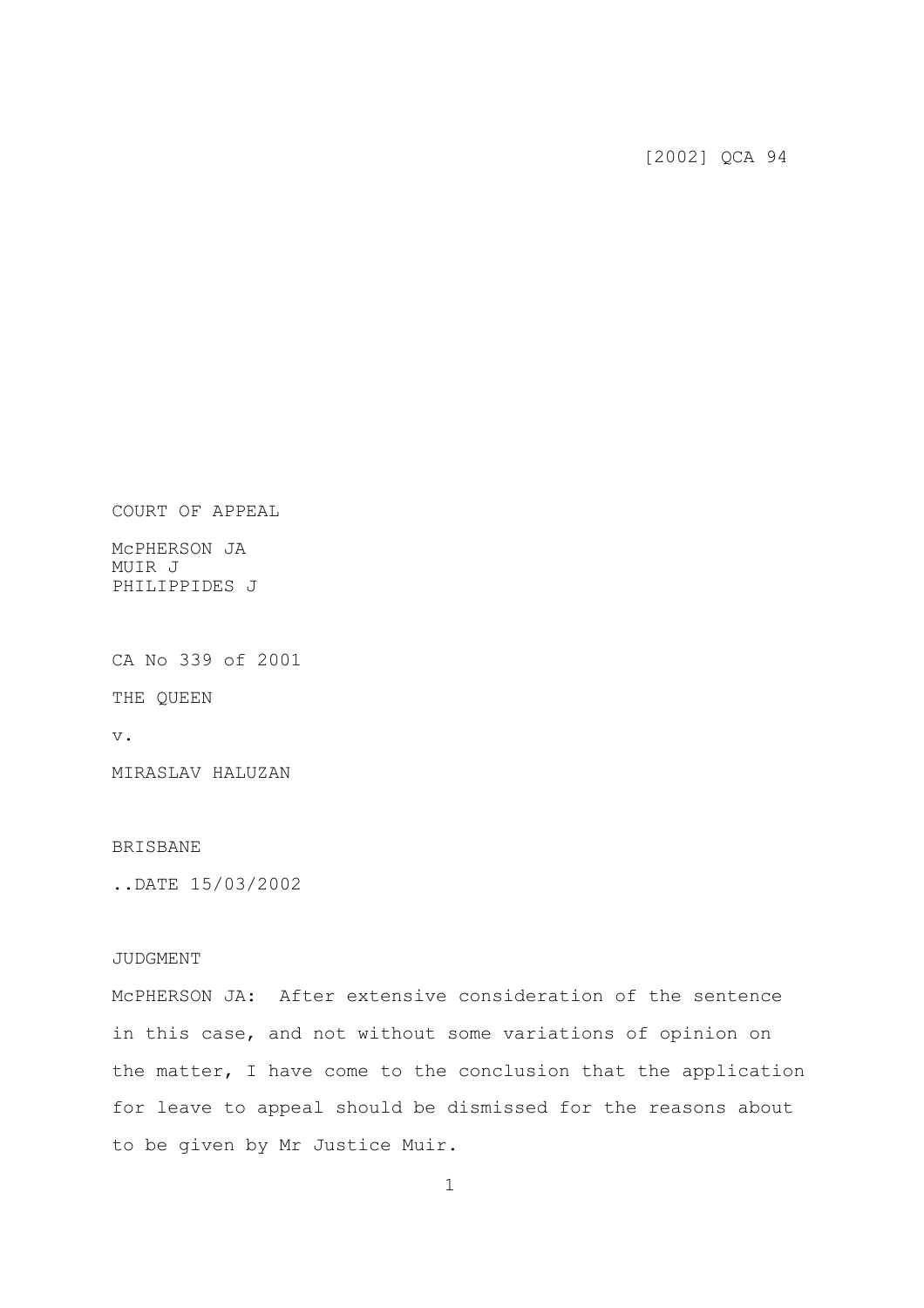MUIR J: Having pleaded guilty the applicant was sentenced in the District Court on 6 November 2001 to 10 years of imprisonment on each of three counts of armed robbery and three counts of armed robbery in company. He was also sentenced to five years' imprisonment for unlawful use of a motor vehicle, which vehicle was used to facilitate the commission of an indictable offence; to imprisonment for five years for entering a premises with intent to commit an indictable offence; and to imprisonment for two years for stealing an identification, wallet and card. He was also convicted on his own plea and sentenced in relation to a number of summary offences. All sentences were ordered to be served concurrently.

The applicant was born on 4 July 1966 and was 35 years of age at the time of sentencing. His extensive prior criminal history included convictions for assault occasioning bodily harm in February 1987, breaking and entering a dwelling house with intent in March 1988, and for stealing with actual violence whilst armed with a dangerous weapon in August 1988.

In June 1994 the applicant was convicted on three counts of stealing with actual violence whilst armed with a dangerous weapon in company and on another four counts of stealing with actual violence whilst armed with a dangerous weapon. He was sentenced to nine years' imprisonment on each charge, all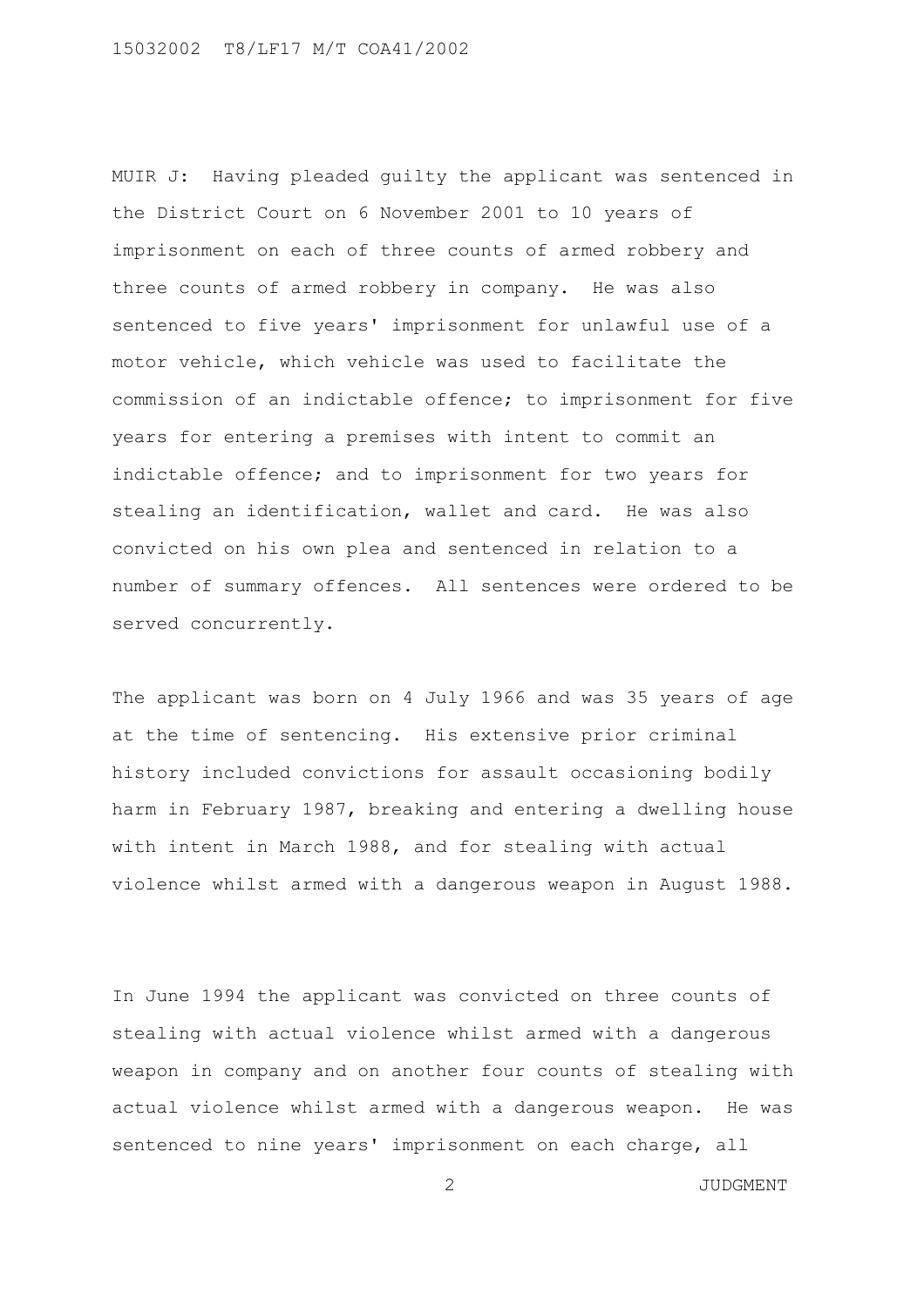sentences being ordered to be served concurrently.

The facts relating to the offences now under consideration were recorded in a schedule of facts tendered by the prosecutor without objection at first instance. Those facts which relate to the armed robberies may be summarised as follows:

Count 1. The complainant and an accomplice entered a liquor store on 25 June 2000 at Moorooka where they threatened a 46 year old female shop attendant with knives, requiring her to give them money out of a till. Not content with this they escorted the shop attendant to the rear of the shop where she produced her wallet which they then took and left. The wallet contained \$200, and the amount stolen from the till was in excess of \$2,000.

Count 3. On 26 July 2000 the applicant in company with another male entered a pharmacy at Woolloongabba disguised by handkerchiefs held or tied over their faces and carrying knives which were said to resemble butchers' knives with blades eight to 10 inches long. The intruders demanded narcotics from the complainant who was working in the pharmacy at the time. A knife was held to his stomach and he was asked for keys to the safe. He was able to effect an escape. On his return to the premises he found the cash register open and \$200 in cash missing. Some \$650 worth of narcotic medicines were also missing.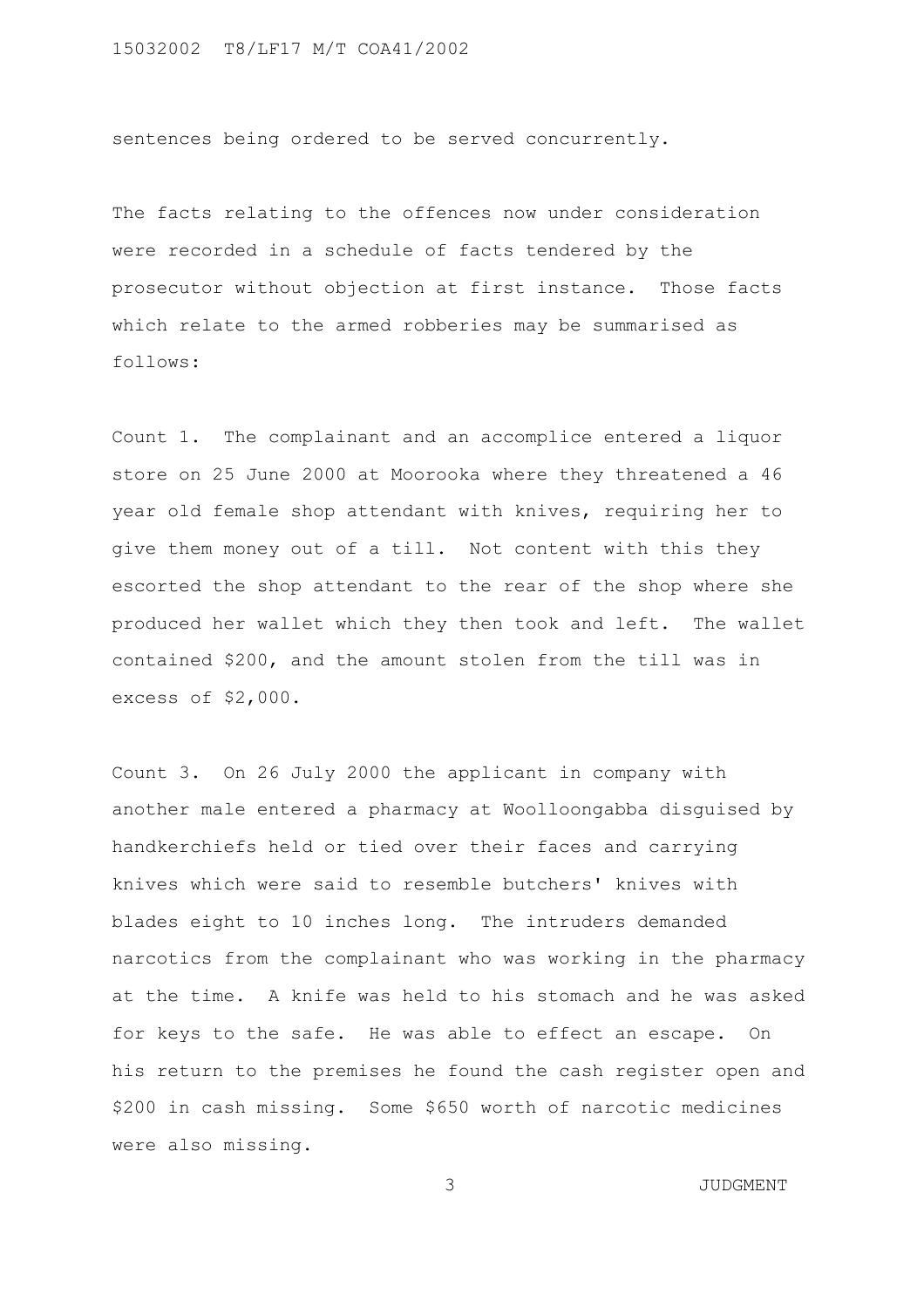Count 6 involved another pharmacy robbery. At about 5.20 p.m. on 21 August 2000 the applicant, with a handkerchief wrapped around his lower face and armed with a knife with a blade about 20 centimetres long, entered a pharmacy at Highgate Hill and demanded cash from the till and drugs. He took about \$500 in cash from the till and departed.

Count 9. On 27 August 2000 the applicant and another male entered a bottle shop at Moorooka. Whilst an accomplice waited outside in a stolen car the applicant, who was armed with a shotgun, pointed it at the complainant behind the counter whilst the other intruder took approximately a thousand dollars from the till. The complainant, not surprisingly, feared for his life.

Count 10. On 29 August 2000 the applicant entered a newsagency at Woolloongabba with his face partially obscured by a handkerchief and threatened the complainant employee with a loaded sawn-off shotgun. He then pointed the weapon at another employee who was at the rear of the shop. He took \$600 from the till and departed.

Count 11. On 1 September 2000 at about 12.35 p.m. the applicant entered a TAB at Moorooka carrying a shotgun with which he threatened a TAB employee and demanded money. He was given \$1,075 in cash and departed. Shortly after that incident the police located the applicant hiding under a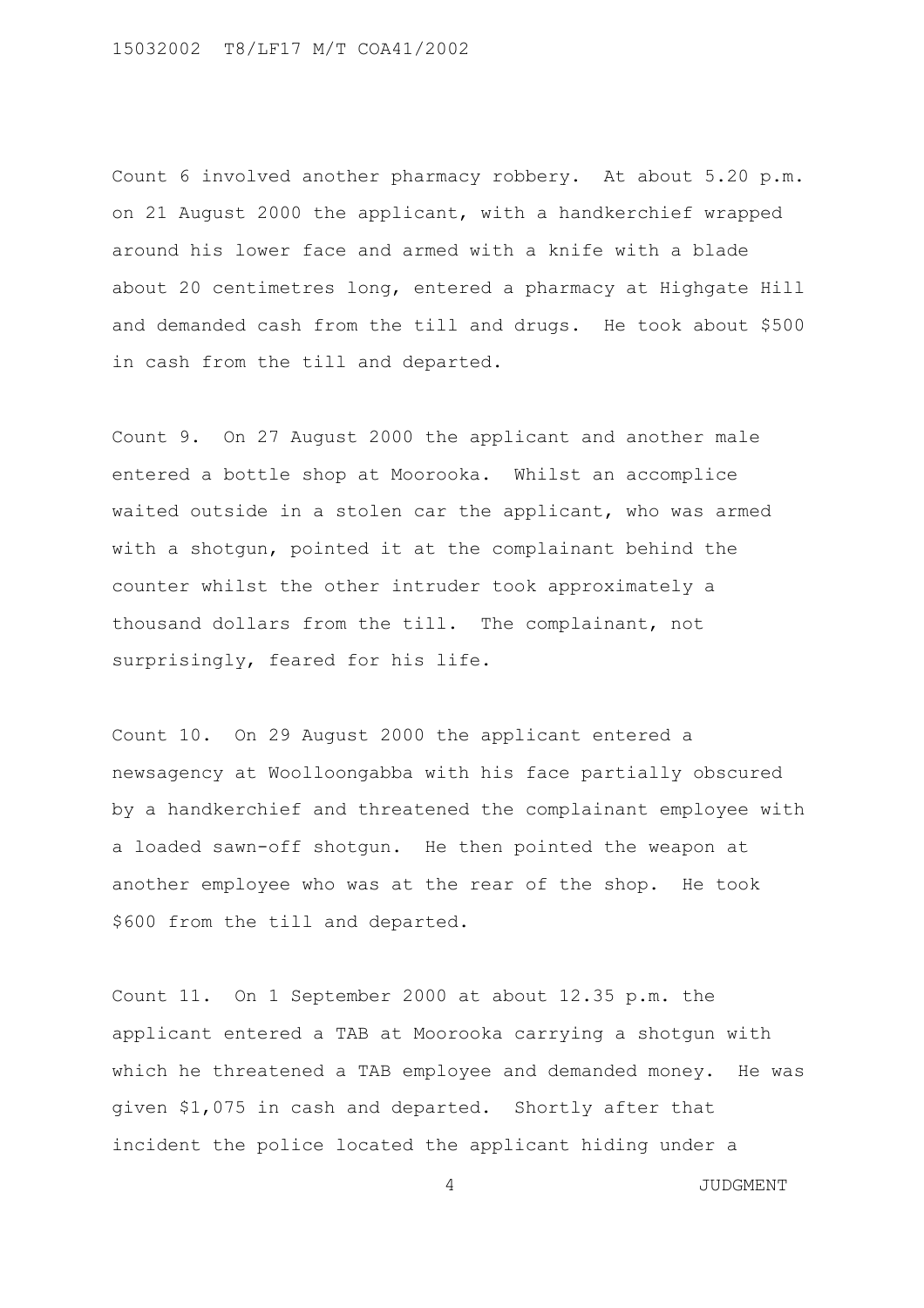dwelling house with a bag containing the stolen money. The shotgun, which was loaded, was found nearby.

In all cases weapons were used to threaten the victims of the applicant's offences. In three cases the applicant's weapon of choice was a gun and on two of those occasions the gun was loaded. The evidence does not disclose whether the gun used in the 27 August robbery was loaded.

A consultant psychiatrist, who provided a report tendered at first instance, expressed the opinion that the applicant suffered "an episode of depression of moderate severity (mood disorder) together with grief reaction" as a result of finding a female friend of his dead beside him as a result of a drug overdose. That was said to have occurred about four months before 24 October 2000. The psychiatrist's opinion was that the applicant had no symptoms of a psychotic illness.

The applicant, when interviewed by police on 1 September 2000, admitted his role in the Moorooka TAB armed robbery. The admission was hardly surprising in the light of the circumstances of his apprehension. However, later that day he admitted his involvement in the other offences under consideration with the exception of the robbery on 25 June 2000. On 4 September 2000 he admitted his participation in that robbery.

...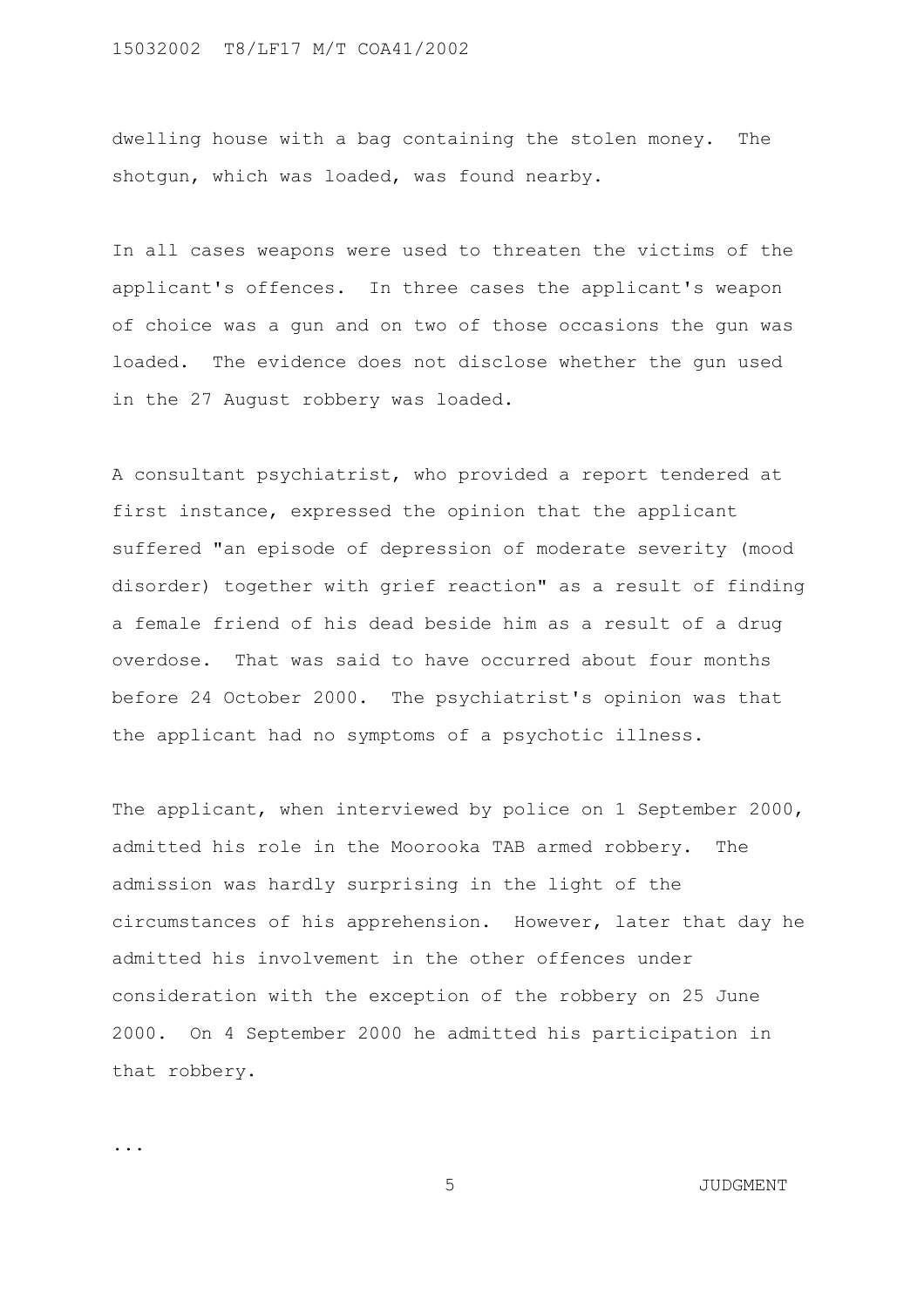In his sentencing remarks the learned sentencing Judge concluded that the applicant was an on-going danger to the community and expressly took into account his plea of guilty and confessions.

Mr Rafter, who appears for the applicant, submitted that the sentences were manifestly excessive having regard to the applicant's past and future cooperation with the authorities, the significant grief reaction arising from the death of his female companion which caused him to relapse into drug use, and the applicant's admissions and early plea of guilty. He pleaded guilty to an ex officio indictment.

Mr Rutledge, for the Crown, submits that the sentence was appropriate as being at the bottom end of the permissible range after taking all mitigating features into account.

The first of the subject offences was committed a little over five months after the applicant was released from custody after serving the sentences imposed in 1994.

The offences for which the applicant was sentenced in '94 were, in turn, committed shortly after the applicant's release from custody after serving the sentence for the first of the serious offences to which I earlier made reference. The robberies, as well as involving the use of weapons, involved a measure of planning. Stolen vehicles were used and the aid of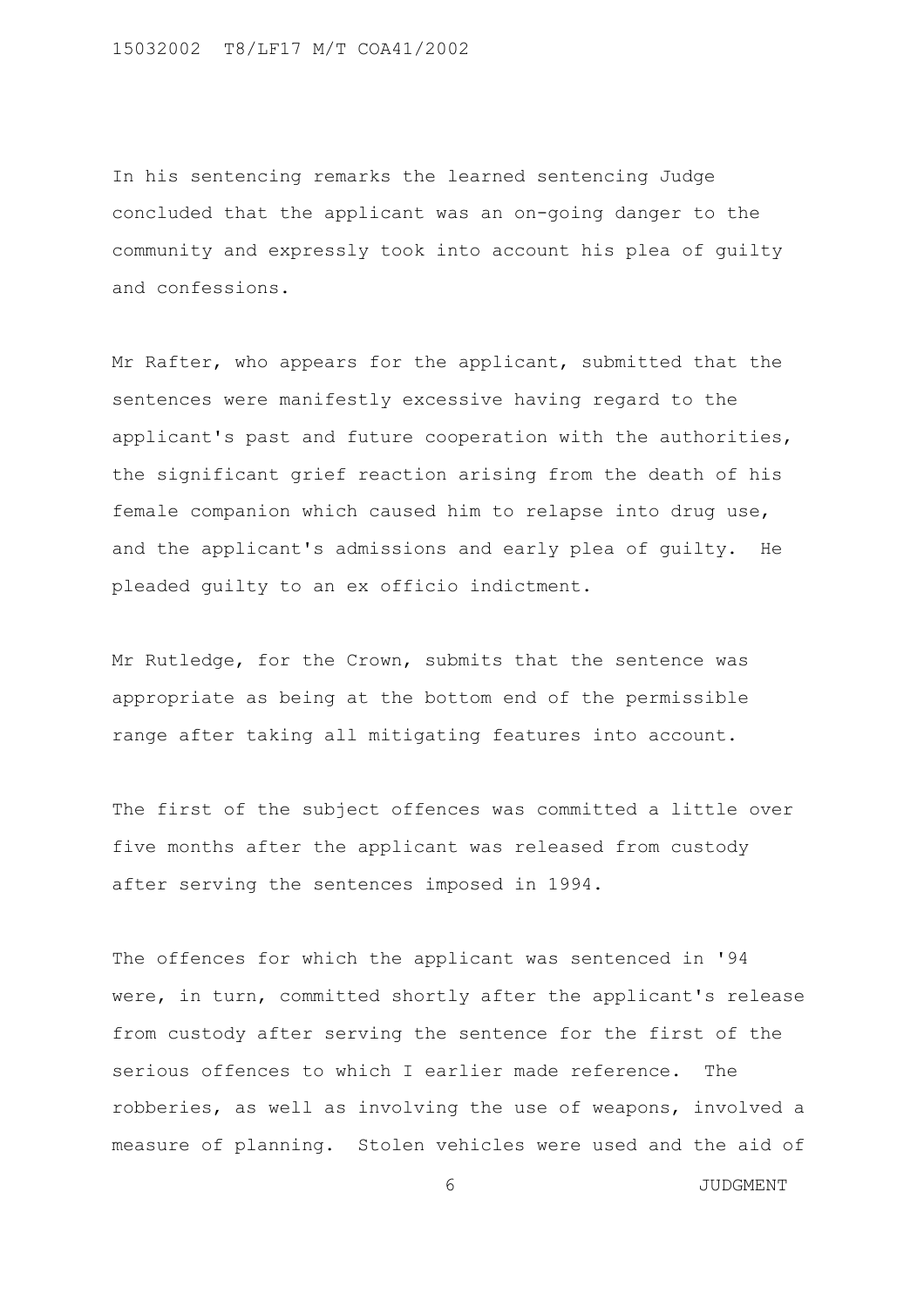accomplices enlisted.

The use of a loaded firearm in two cases gave rise to an appreciable risk that innocent persons might be seriously injured or killed. In the circumstances, it is hardly surprising that his Honour took a very serious view of the offences. His Honour's starting point, although at the higher end of the permissible range, has not been shown to be manifestly excessive having regard to the matters which I have just mentioned. Nor, in my view, was any error revealed in the discounting process undertaken by his Honour. He took into account the applicants' early plea, admissions of his involvement in all offences and further matters the subject of submissions here and at first instance.

...

MUIR J: The reduction in sentence given by his Honour was appropriate for the above reasons. I would dismiss the application.

McPHERSON JA: Yes. Adding to what I said before, the principal factor that differentiates this applicant's case from other sentences imposed on similar re-offenders and so attracted a higher head sentence is that the subject offences represented the third occasion of extensive re-offending or recidivism each time soon after the applicant had served lengthy periods of imprisonment for similar offences.